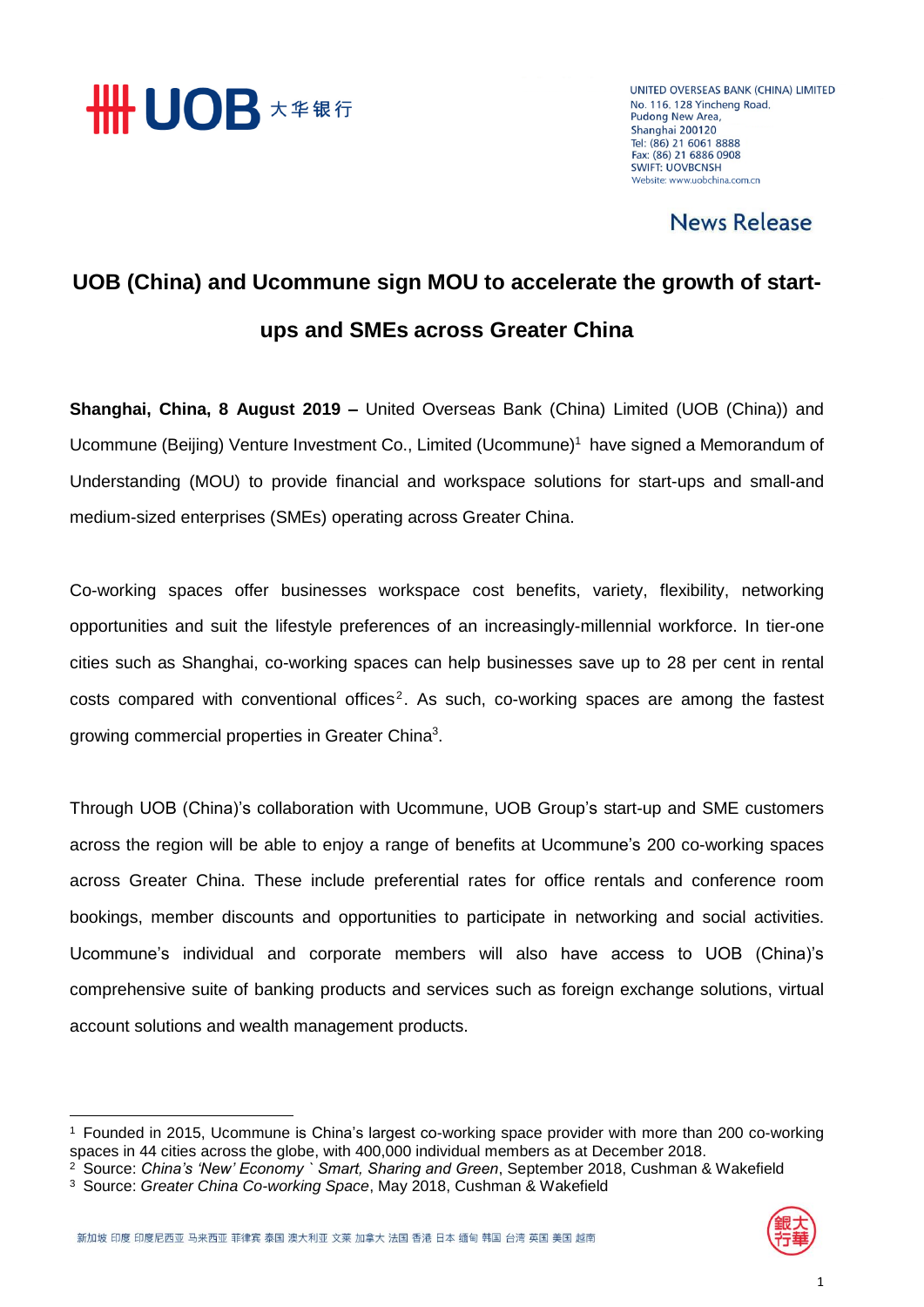# **HHUOB**  $\star\ast\ast\ast\mathrm{f}$

Mr Rodney Lo, Head of Channels and Digitalisation, UOB (China), said, "Across UOB Group, we have been actively building our business franchise and partner ecosystems to support businesses across Asia in realising their growth potential and regional ambitions. Through our collaborations with strategic partners such as Ucommune, we can help more start-ups and SMEs set up operations and run their business in China more easily and cost-effectively."

In addition, UOB (China) and Ucommune will support Chinese start-ups and SMEs by helping to facilitate their expansion into Southeast Asia. The two organisations will host knowledge sharing and networking events to connect these Chinese companies to regional business partners and opportunities. The Bank will also tap UOB Group's extensive network and financial technology (FinTech) partner ecosystem to provide these companies with referrals to other co-working spaces, cross-border investment advisory and financial solutions.

Mr Josh Zhang, Chief Innovation Officer of Ucommune, said, "The partnership with UOB enables us to offer greater value to our members and the Bank's customers. Our members can not only access quality banking services more conveniently, the corporate members will also receive deeper support as they regionalise their business. This collaboration will also enable us to expand our member base and to offer them more effective business and workspace solutions. "

The collaboration with Ucommune is an addition to UOB's FinTech ecosystem, which comprises alternative funding providers and professional service providers to help start-ups thrive. It also adds to the Group's many tie-ups with co-working space providers across Asia. . UOB's other partners include Common Ground (Malaysia), WORQ (Malaysia), Toong (Vietnam) and 80RR Fintech Hub SG (Singapore).

- Ends -